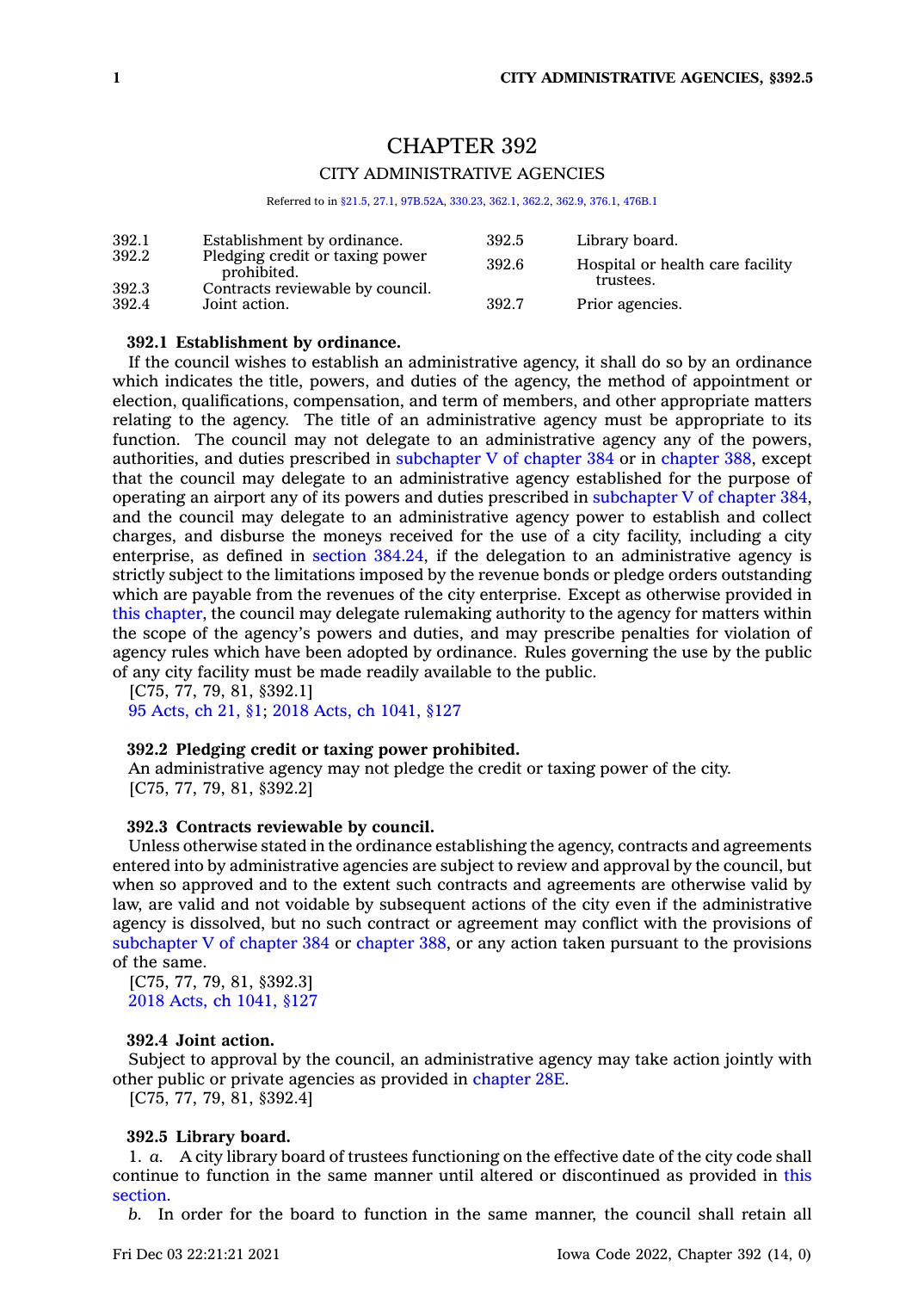applicable ordinances, and shall adopt as ordinances all applicable state statutes repealed by 1972 Iowa [Acts,](https://www.legis.iowa.gov/docs/acts/1972/CH1088.pdf) ch. 1088.

2. A library board may accept and control the expenditure of all gifts, devises, and bequests to the library.

3. *a.* A proposal to alter the composition, manner of selection, or charge of <sup>a</sup> library board, or to replace it with an alternate form of administrative agency, is subject to the approval of the voters of the city.

*b.* The proposal may be submitted to the voters at any city election by the council on its own motion. Upon receipt of <sup>a</sup> valid petition as defined in [section](https://www.legis.iowa.gov/docs/code/362.4.pdf) 362.4, requesting that <sup>a</sup> proposal be submitted to the voters, the council shall submit the proposal at the next regular city election. A proposal submitted to the voters must describe with reasonable detail the action proposed.

*c.* If <sup>a</sup> majority of those voting approves the proposal, the city may proceed as proposed.

*d.* If <sup>a</sup> majority of those voting does not approve the proposal, the same or <sup>a</sup> similar proposal may not be submitted to the voters of the city for at least four years from the date of the election at which the proposal was defeated.

[C97, §728, 729; S13, §729; SS15, §728; C24, 27, 31, 35, 39, §**5851, 5858;** C46, 50, 54, 58, 62, 66, 71, 73, §378.3, 378.10; C75, 77, 79, 81, §392.5]

2001 [Acts,](https://www.legis.iowa.gov/docs/acts/2001/CH0024.pdf) ch 24, §49; 2014 Acts, ch [1026,](https://www.legis.iowa.gov/docs/acts/2014/CH1026.pdf) §81

#### **392.6 Hospital or health care facility trustees.**

1. If <sup>a</sup> hospital or health care facility is established by <sup>a</sup> city, the city shall by ordinance provide for the election, at <sup>a</sup> special election held pursuant to section 39.2, [subsection](https://www.legis.iowa.gov/docs/code/39.2.pdf) 4, paragraph *"b"*, of three trustees, whose terms of office shall be four years. However, at the first election, three shall be elected and hold their office, one for four years and two for two years, and they shall by lot determine their respective terms. A candidate for hospital or health care facility trustee must be <sup>a</sup> resident of the hospital or health care facility service area within the boundaries of the state at the time of the election at which the person's name appears on the ballot. A board of trustees elected pursuant to this [section](https://www.legis.iowa.gov/docs/code/392.6.pdf) shall serve as the sole and only board of trustees for any and all institutions established by <sup>a</sup> city as provided for in this [section](https://www.legis.iowa.gov/docs/code/392.6.pdf).

2. The administration and management of an institution as provided for in this [section](https://www.legis.iowa.gov/docs/code/392.6.pdf) is vested in <sup>a</sup> board of trustees consisting of three, five, or seven members. A three-member board may be expanded to <sup>a</sup> five-member board, and <sup>a</sup> five-member board may be expanded to <sup>a</sup> seven-member board. Expansion of the membership of the board shall occur only on approval of <sup>a</sup> majority of the current board of trustees. The additional members shall be appointed by the current board of trustees. One appointee shall serve until the next succeeding general or regular city election, at which time <sup>a</sup> successor shall be elected, and the other appointee shall serve until the second succeeding general or regular city election, at which time <sup>a</sup> successor shall be elected. The determination of which election an appointed additional member shall be required to seek election shall be determined by lot. Thereafter, the terms of office of such additional members shall be four years.

3. *a.* Terms of office of trustees elected pursuant to general or regular city elections shall begin at noon on the first day in January which is not <sup>a</sup> Sunday or legal holiday. Terms of office of trustees appointed to fill <sup>a</sup> vacancy or elected pursuant to special elections shall begin at noon on the tenth day after appointment or the special election which is not <sup>a</sup> Sunday or legal holiday. The trustees shall begin their terms of office by taking the oath of office, and organize as <sup>a</sup> board by the election of one trustee as chairperson, one trustee as treasurer, and one trustee as secretary. Terms of office of trustees shall extend to noon on the first day in January which is not <sup>a</sup> Sunday or legal holiday or until their successors are elected and qualified.

*b.* Vacancies on the board of trustees may, until the next general or regular city election, be filled in the same manner as provided in [section](https://www.legis.iowa.gov/docs/code/347.10.pdf) 347.10. An appointment made under this paragraph shall be for the unexpired balance of the term of the preceding trustee. If <sup>a</sup> board member is absent for four consecutive regular board meetings, without prior excuse, or fails to comply with more stringent attendance requirements for regular board meetings included